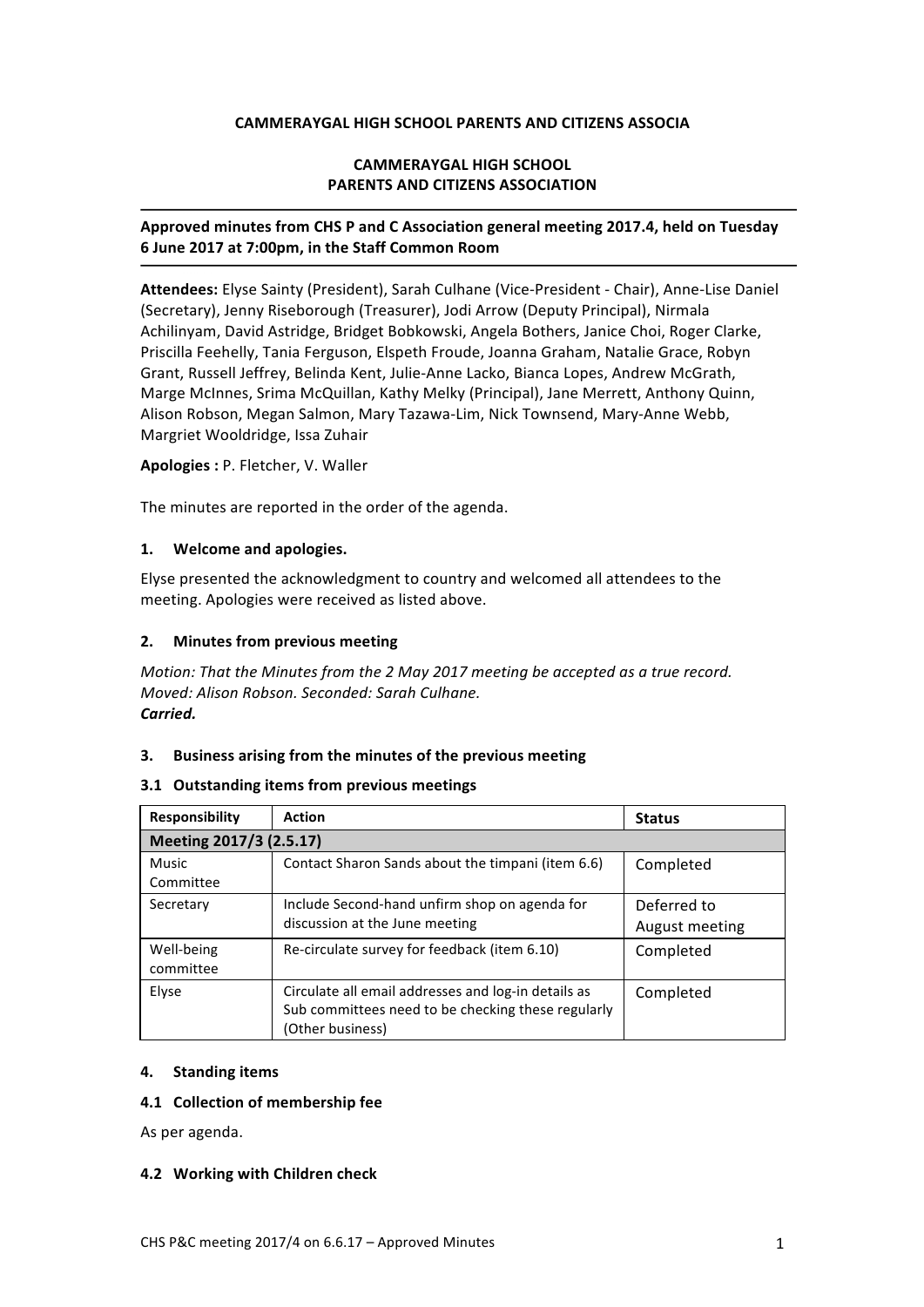As per agenda.

# **5. Correspondence**

# NSW P&C Federation bulletins and journals

# **6. Reports**

# **6.1 Principal's report**

Kathy reported on the following:

- Senior Campus *(prior to the meeting attendees were able to view high level plans for the new senior campus at an information booth)*:
	- $\circ$  Kathy stated that her priority was that the senior campus was delivered on time to enable effective teaching to start on day 1 of term 1 2019. She expressed concern that the discussion between the P&C and the DoE around the potential to extend the school hall to include a roof-top court would delay the approval process and delivery date. This could in turn affect parents' decision to keep their Year 11 children at the school in 2019. Kathy noted that the current Pacific Highway campus would be at absolute capacity in 2018 (approx 550 students while the site was initially designed for 480) with no scope to accommodate senior students in 2019.
	- $\circ$  There have been many discussions with the project team about the unique needs of a 'split campus' school and Kathy is working with the DoE to deliver the best fit-outs possible within the requirements, as well as to get additional staff to support the two sites (e.g. librarian, counsellor).
	- o Kathy agreed that discussions around planning ideally would have started earlier and acknowledged that the DoE consultation process could have been more open and inclusive of parents/families.
	- $\circ$  In answer to parents' questions, Kathy noted that in terms of technology, optimal WIFI was a priority.
- Year 7, 8 and 9 were in Assessment period and staff were drafting semester 1 reports.
- Parents/teachers interviews will be in week 10. There was discussion about potential options to ensure interviews are kept to the allotted time.
- Congratulations to the debating teams, who have been competing successfully and have learnt a lot from the Masters Academy program.
- Percussion Ensemble played very well at the Sydney Eisteddfod.
- Athletics Carnival: one of the most successful to date, with great team spirit on display.
- Four new School Captains had been elected. They would remain Captain until the end of Year 10. Members of the SRC had also been elected.

# **6.2 President's report**

Elyse reported on the following:

- Senior Campus:
	- $\circ$  The P&C is keen to explore whether there are co-funding opportunities to extend the hall to include a roof-top court, noting that time is pressing and that the DA will need to be lodged very soon. Elyse had a positive discussion with the Mayor of North Sydney Council, Jilly Gibson, about the potential for Council to support an amendment and provide funding. The idea was positively received as sporting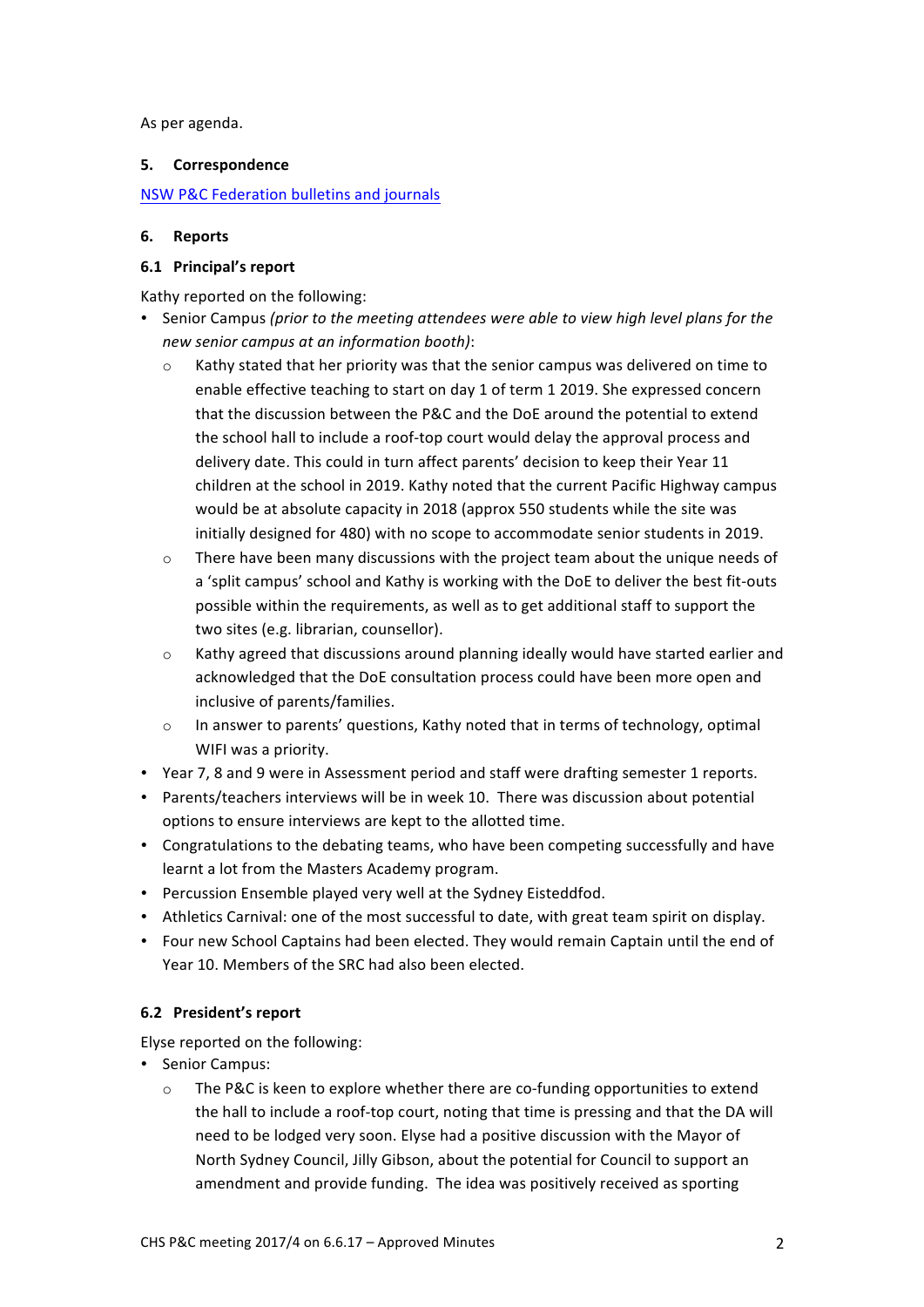facilities are under pressure with the large population growth in the council area. Council will give preliminary consideration to the proposal at their June meeting. The P&C would need to follow-up with the DoE to investigate how co-funding could work without delaying the project.

- $\circ$  In the ensuing discussion, David raised concerns about the lack of dialogue between the P&C and the DoE. David thought that it was still possible to alter the design of the hall within the existing budget, but that the fact that the DoE did not want to disclose the budget had been problematic. Alison suggested that the P&C contacted Gladys Berejiklian, local member and NSW Premier, to raise the case, especially in light of her recent announcement about additional education funding.
- $\circ$  Elyse outlined the next steps to move the matter forward:
	- The good attendance at the DoE booth on the night sent a strong message that the community was engaged with the project and keen to get an optimal outcome.
	- Parents should fill in the paper and online survey made available by the DoE, raising any issues or ideas they have (not just about the roof-top court option).
	- **•** The P&C would continue to discuss co-funding options with the North Sydney Council and DoE.
	- Parents who want to see the rooftop court extension included in the plans were encouraged to write individually to the local members and Premier to seek support for exploring this option.
- Uniform
	- $\circ$  Senior students: in answer to a question from parents, Kathy advised that the consultation process with the students had already started and confirmed that parents will, of course, be consulted through the P&C about the proposed options. The preference was to keep changes to a minimum in order to reduce the cost for families.
	- $\circ$  Non-gender specific uniform: Parents and students had approached Elyse about presenting uniform options as non-gender specific. Kathy agreed that this could be considered.
- Canteen: a new menu had been developed, more in line with the healthy canteen guidelines. Parent representatives (Lori and Katie) were meeting with the canteen operator to finalise the menu. There was some discussion about whether any drinks should be sold at the canteen, or whether students should be encouraged to drink tap water (on environmental and health grounds). The canteen contract expires at the end of the year and Kathy is following up with the DoE about the timelines for the re-tendering process.
- P&C Family contribution: Year 8 & 9 families have not yet been asked for their Family Contribution for this year, and this will be sent out next term (amount set as per motion below). There was discussion about how to optimise the number of families that pay both the school fees and the P&C contribution. The P&C would prefer the P&C Family contribution to be included in the school invoice, however Kathy expressed concerns that this approach could adversely impact the number of families that pay the school contribution and fees. Suggestions were made, including that the school invoice be split between semester 1 and semester 2 to reduce the burden of costs at the start of the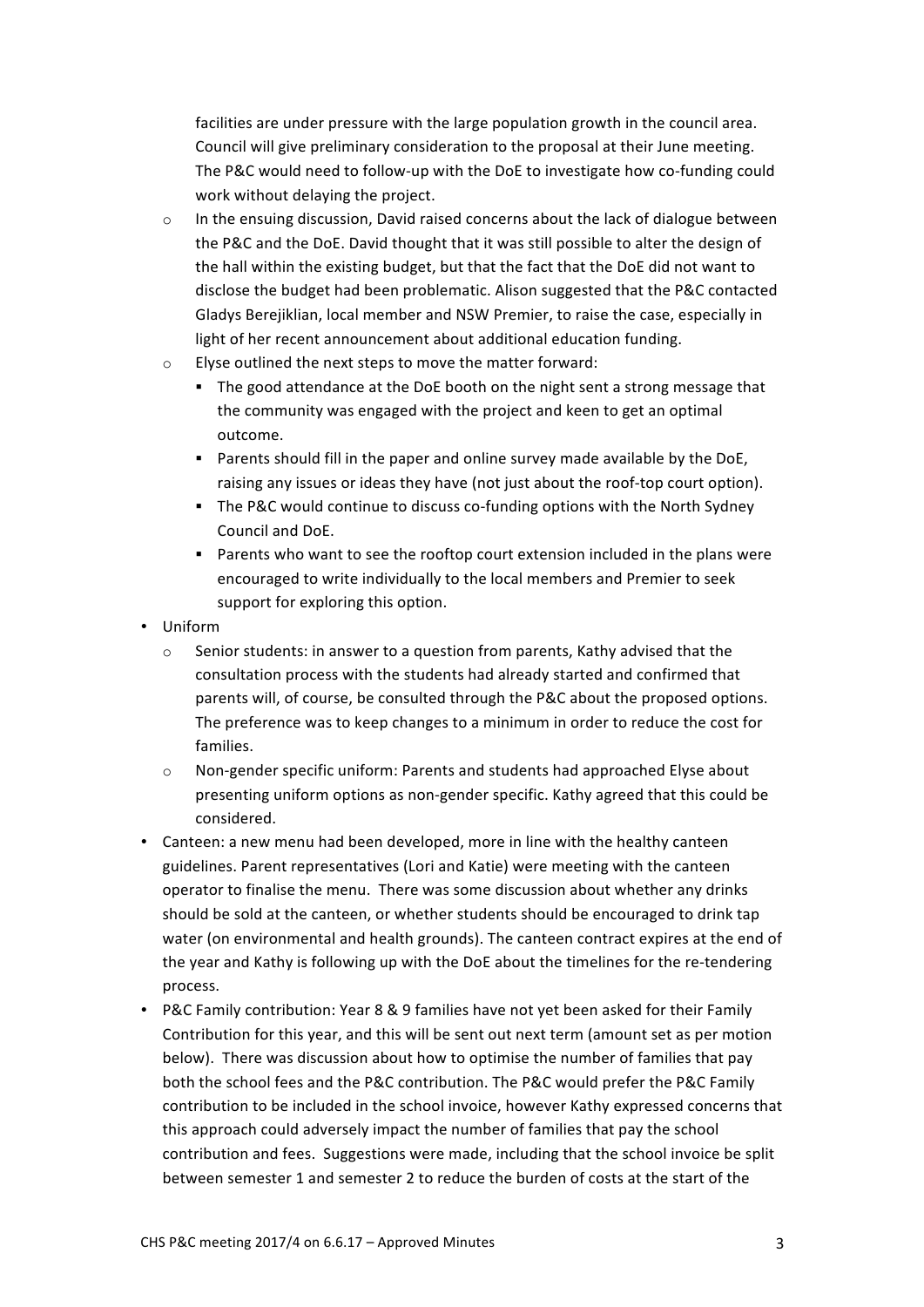school year, and that the school could send more reminders to families to help them stay on top of what payments are due.

*Motion: that the 2017 Cammeraygal High School P&C contribution be set at \$250 (two hundred and fifty dollars)* for the first child and \$150 (one hundred and fifty) for each *additional* child attending the school.

*Moved: Marge McInness. Seconded: Angela Brothers. Carried*

Action: Elyse and Kathy to discuss how best to collect future P&C contributions during term 4.

# **6.3 Treasurer's report**

As tabled.

*Motion:* that the P&C authorise the monthly expenditure of \$40 (forty dollars) for cloud *based accounting package Xero. Moved: Jenny Riseborough. Seconded: Priscilla Feehelly. Carried.*

## **7. Governance**

There was no business under this item.

### **8. General business**

## **8.1 Communication Sub-committee**

Srima reminded the sub-committees to send her updates for the website so that the content can be kept as current as possible.

## **8.2 Community and Environment Sub-committee**

Marge reported on the following:

- Building on the recent 'War on Waste' program, the committee will be focussing on improving recycling within the school, including through providing options for soft plastic recycling.
- Request that regular contact be organised with Ms Perry at a convenient time so that the P&C can support the various activities undertaken within the school about community and environment (for example through grant submissions or working bees).

Action: Kathy/Jodi to liaise with Ms Perry to set up regular contact with the sub-committee.

*Motion:* that the P&C authorise the expenditure of \$225 (two hundred and twenty five dollars) to purchase a recycling bin for soft plastics. *Moved: Marge McInness. Seconded: Anthony Quinn. Carried*

## **8.3 Music Sub-committee**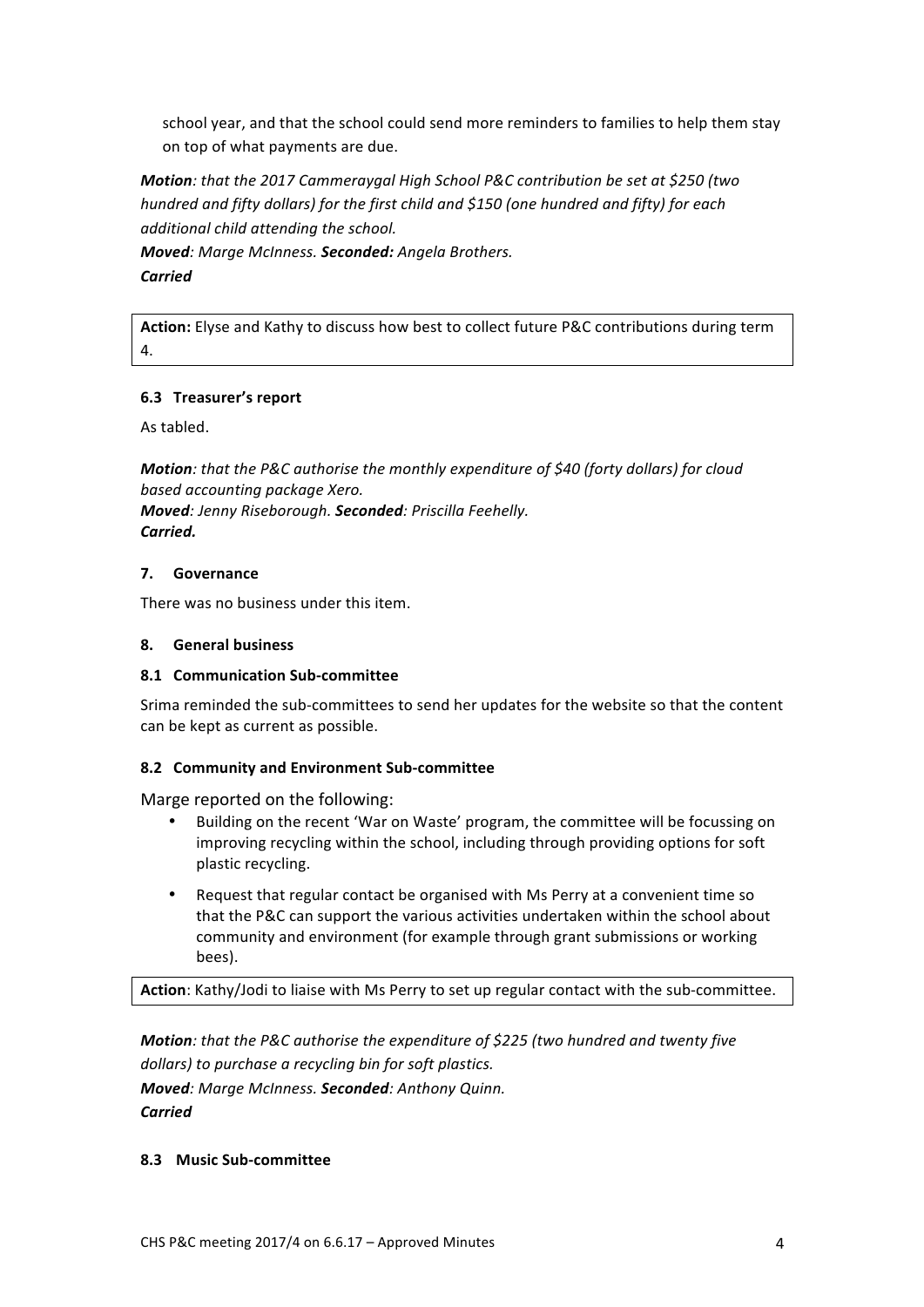- As outlined by Kathy, Ms Wiktorowicz has been able to source some quality second hand timpanis to replace the items loaned by Chatswood High. Parents who attended the performance of the Percussion Ensemble at the Eisteddfod noted that there was a lack of instruments compared to other schools. Elyse noted that some items will be purchased through the Wishlist but that the music budget (including capital expenditure) had been passed back to the school to manage this year. Suggestion made that the Music Sub-committee conduct some specific fund-raising activities.
- Concert Band will be playing at the Crows Nest Festival. Feedback about all the ensembles has been very positive, and parents asked whether there would be more performance opportunities to enable parents to see them play. Jodi advised that she would look into the possibility of a performance later this term or next term, perhaps in conjunction with another school event such as parent teacher nights.

# **8.4 Social and fund-raising Sub-committee**

Belinda reported on the following:

- Wishlist: Approximately \$6,000 (six thousands dollars) had been raised against at the wishlist at the Parents Social Night, but an additional \$5,000 (five thousands dollars) would be necessary to purchase partially funded items.
- Social events: the next social event, a walk and picnic at Balmoral Beach, was scheduled on Sunday 18 June (weather permitting). Everyone encouraged to come along.

*Motion: That the P&C funds the remaining items on the 2017 Wishlist to an amount of up to \$5,000 (five thousands dollars) Moved: Belinda Kent. Seconded: Priscilla Feehelly.*

*Carried.*

## **8.5 Sports Sub-committee**

Alison reported on the following:

- End of the basketball competition.
- More girls needed for the Year 7 and Year 8 soccer teams.

## **8.6 Uniform Sub-committee**

In Paul's absence, the discussion about the second-hand uniform was deferred to the August meeting. 

## **8.7 Wellbeing Sub-committee**

The Sub-Committee reported on the following:

- They had met with Pip Hicks to discuss the activities and programs organised by the school ("Resilience Doughnut" and "Smiling Mind") to see how P&C activities could complement those efforts.
- A survey to collect ideas from the School community about the various activities the P&C should develop/support would be sent shortly.